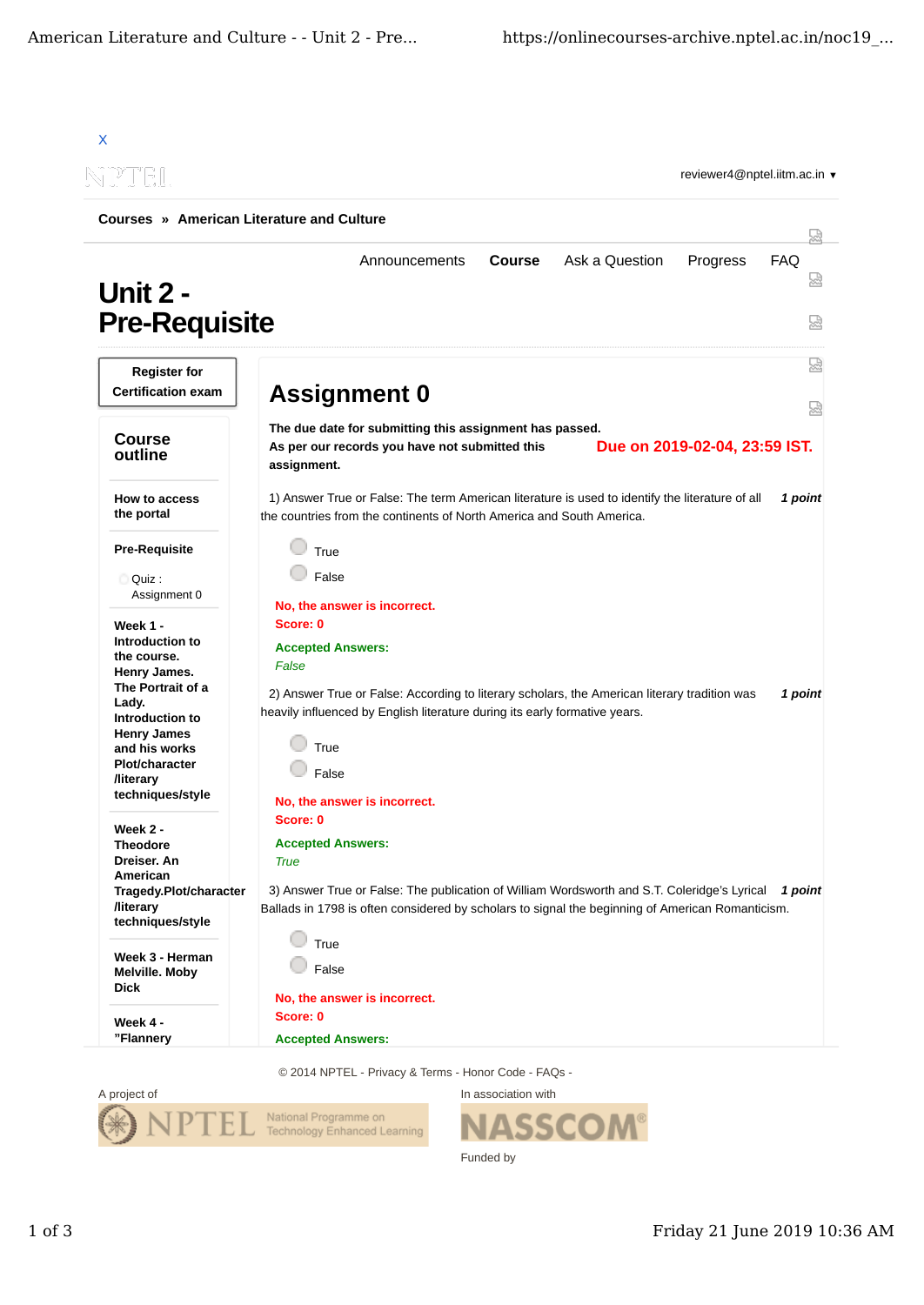| <b>Week 5 -</b>                           | Ralph Waldo Emerson                                                                                                            |           |
|-------------------------------------------|--------------------------------------------------------------------------------------------------------------------------------|-----------|
| American<br>Romanticism                   | ce De<br><b>Ernest Hemingway</b>                                                                                               |           |
| Edgar Allan Poe.                          | No, the answer is incorrect.                                                                                                   |           |
| "Annabel Lee" /                           | Score: 0                                                                                                                       |           |
| Lillian Hellman.<br>The Children's        | <b>Accepted Answers:</b>                                                                                                       |           |
| HourPlot/character                        | Ralph Waldo Emerson                                                                                                            |           |
| <b>/literary</b><br>techniques/style      | 5) Among the following writers, identify the one considered to be a great American writer of                                   | $1$ point |
|                                           | mystery and the macabre.                                                                                                       |           |
| Week - 6 - Arthur                         |                                                                                                                                | 요         |
| Miller, A View<br>from the                | Sir Arthur Conan Doyle                                                                                                         |           |
| Bridge.Plot/character                     | Edgar Allan Poe                                                                                                                | 덣         |
| <b>/literary</b><br>techniques/style      | Agatha Christie                                                                                                                |           |
|                                           | Gabriel Garcia Marquez                                                                                                         | 덣         |
| Week 7 - Eugene                           |                                                                                                                                |           |
| O'Neill. Desire<br>under the              | No, the answer is incorrect.<br>Score: 0                                                                                       | 쩒         |
| <b>Elms.Introduction</b>                  | <b>Accepted Answers:</b>                                                                                                       |           |
| to Eugene<br>O'Neill and his              | <b>Edgar Allan Poe</b>                                                                                                         |           |
| worksPlot/character                       |                                                                                                                                |           |
| <b>/literary</b><br>techniques/styl       | 6) Among the following great American writers and poets, identify the author of the iconic<br>American literary text "Walden". | 1 point   |
|                                           |                                                                                                                                |           |
| Week 8 - Edith                            | David Henry Thoreau                                                                                                            |           |
| Wharton. The<br>Age of                    | Ralph Waldo Emerson                                                                                                            |           |
| Innocence.                                | William Faulkner                                                                                                               |           |
| <b>Plot/character</b><br><b>/literary</b> | Sylvia Plath                                                                                                                   |           |
| techniques/style                          |                                                                                                                                |           |
|                                           | No, the answer is incorrect.<br>Score: 0                                                                                       |           |
| Week 9 - Edith<br><b>Wharton. The</b>     | <b>Accepted Answers:</b>                                                                                                       |           |
| Age of                                    | <b>David Henry Thoreau</b>                                                                                                     |           |
| Innocence.                                | 7) The Old Man and the Sea (1952), one of the most famous literary texts of the 20th century 1 point                           |           |
| Week 10 - Edith                           | was written by the great American writer _______.                                                                              |           |
| Wharton. The<br>Age of                    |                                                                                                                                |           |
| Innocence                                 | F. Scott Fitzgerald                                                                                                            |           |
|                                           | <b>Edith Wharton</b>                                                                                                           |           |
| Week 11 - Edith<br><b>Wharton: The</b>    | Walt Whitman                                                                                                                   |           |
| Age of                                    | <b>Ernest Hemingway</b>                                                                                                        |           |
| Innocence                                 | No, the answer is incorrect.                                                                                                   |           |
| <b>Week 12 -</b>                          | Score: 0                                                                                                                       |           |
| <b>Christopher</b>                        | <b>Accepted Answers:</b>                                                                                                       |           |
| <b>Hitchens:</b><br>Jewish Power,         | <b>Ernest Hemingway</b>                                                                                                        |           |
| Jewish Peril                              | 8) Among the following American playwrights, identify the one who received the Nobel Prize                                     | 1 point   |
| <b>Download</b>                           | for Literature.                                                                                                                |           |
| Videos                                    | <b>Arthur Miller</b>                                                                                                           |           |
|                                           |                                                                                                                                |           |
| <b>Text Transcripts</b>                   | Eugene O'Neill                                                                                                                 |           |
| Interaction                               | <b>Tennessee Williams</b>                                                                                                      |           |
| <b>Session</b>                            | <b>Edward Albee</b>                                                                                                            |           |
|                                           | No, the answer is incorrect.                                                                                                   |           |
|                                           | Score: 0                                                                                                                       |           |